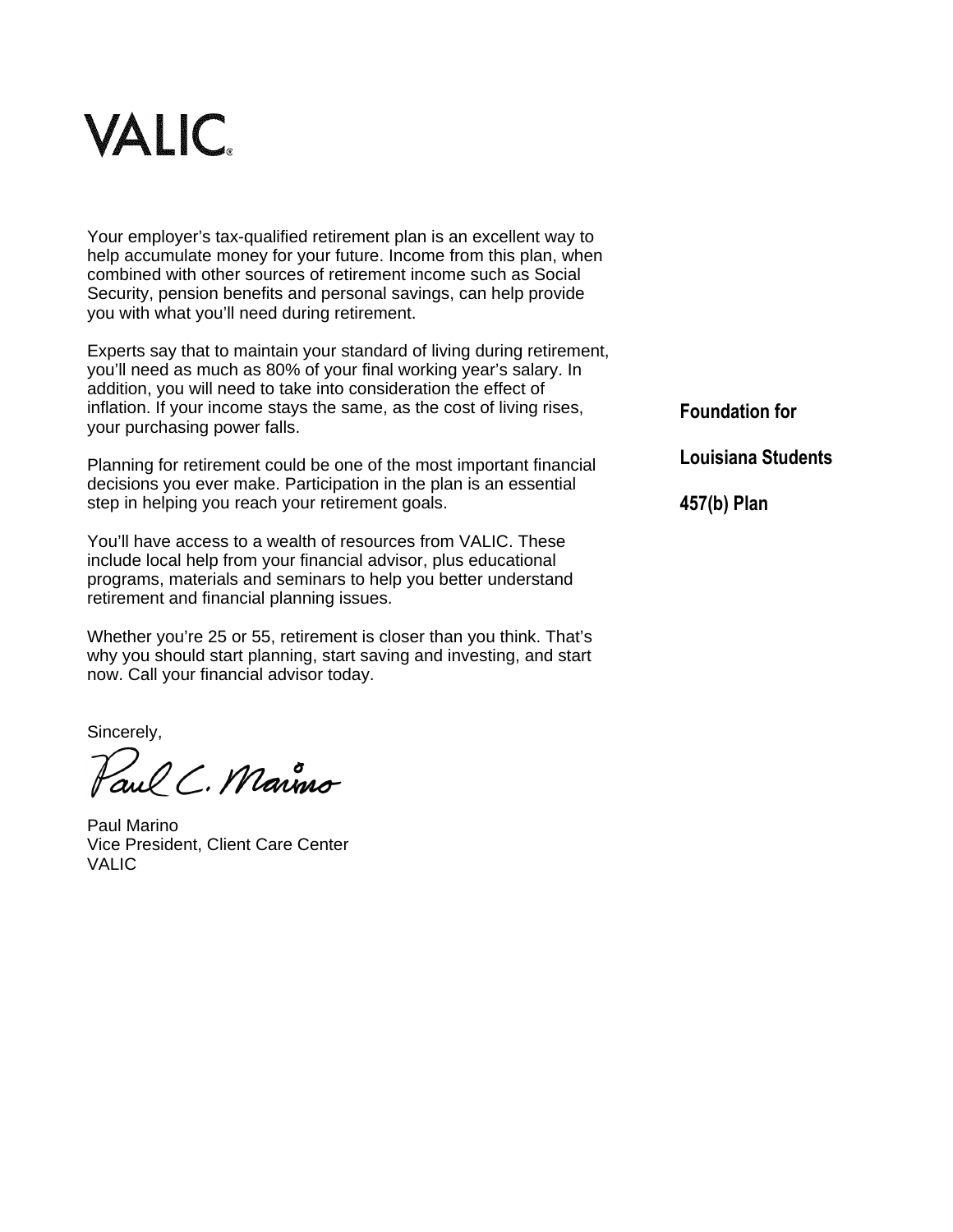## **PLAN HIGHLIGHTS**

Your Retirement Plan Start now to help build your retirement nest egg by investing in your employer's retirement plan. This 457(b) Deferred Compensation Plan with VALIC Retirement Services Company makes it easy for you to invest for your future.

- Convenient, automatic contributions by salary reduction
- Pre-tax contributions, which reduce current income taxes
- An after-tax Roth option is available
- No initial sales charge
- Tax deferral of earnings and interest

Income taxes are payable upon withdrawal. Federal restrictions may apply to withdrawals taken before age 70½.

**Your Plan Benefits** There are many benefits to your Plan, including:

- Mutual funds, managed by well-known investment management firms, and the Fixed-Interest Option 1
- Contributions invested as you choose among available investment options

Investment values will fluctuate and there is no assurance that the objective of any fund will be achieved. Mutual fund shares are redeemable at the then-current net asset value and variable options will fluctuate so that the investor's units, when redeemed, may be more or less than their original cost. Bear in mind that investing involves risk, including the possible loss of principal.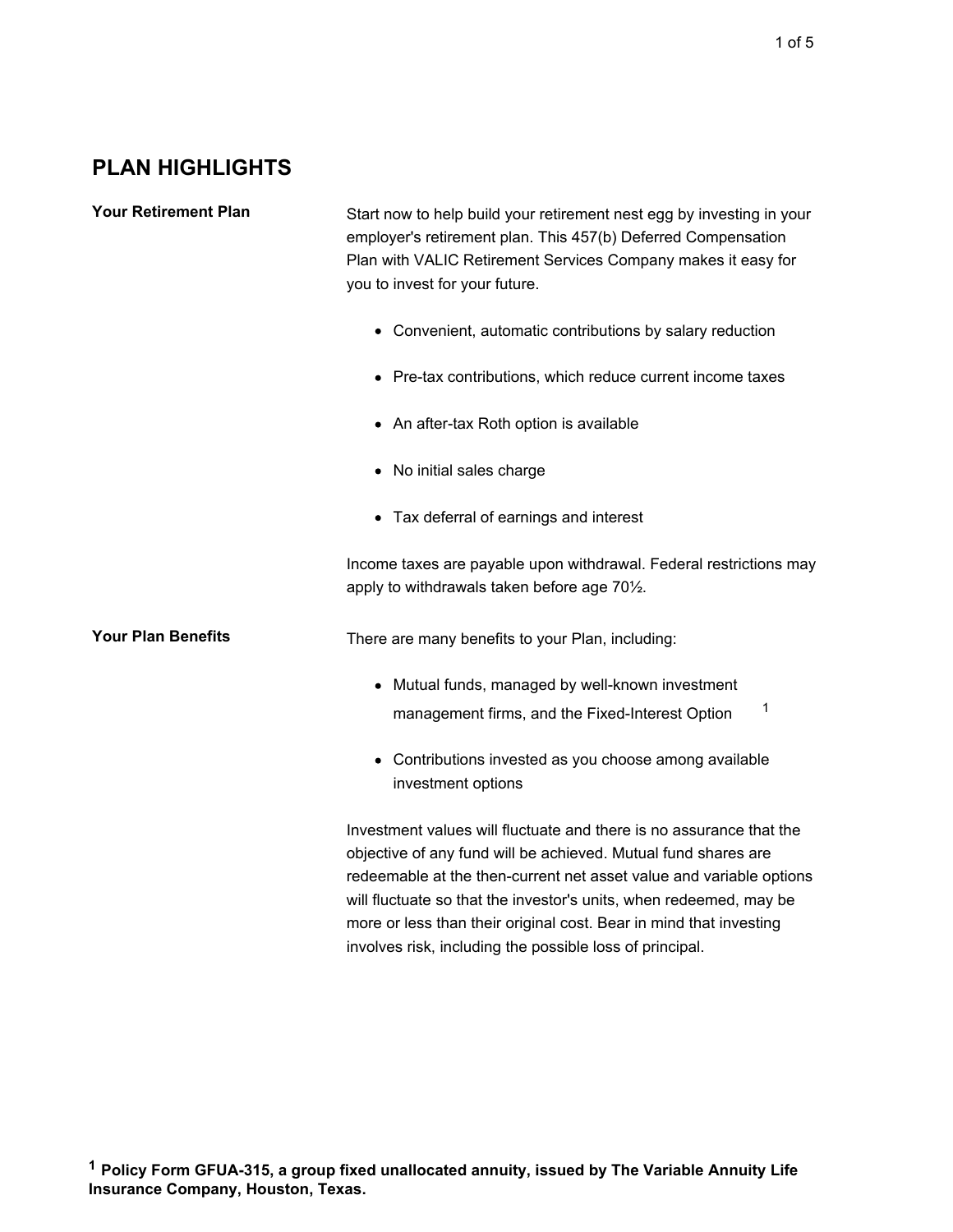| <b>Who Can Participate?</b>                                                      | There is no age or service requirement for eligible employees to<br>participate in the Plan.                                                                                                                                                                                                                                 |
|----------------------------------------------------------------------------------|------------------------------------------------------------------------------------------------------------------------------------------------------------------------------------------------------------------------------------------------------------------------------------------------------------------------------|
| <b>When Can I Join?</b>                                                          | You can join the Plan 30 days after the first day of the month<br>following the date of hire.                                                                                                                                                                                                                                |
| How Do I Contribute to the<br>Plan?                                              | Through payroll deduction, the maximum amount you are allowed to<br>contribute to your 457(b) Plan is based on your taxable<br>compensation as defined by the Internal Revenue Code. Generally,<br>you can contribute up to 100% of your salary or \$18,500 for 2018,<br>whichever is less.                                  |
|                                                                                  | You now have a choice regarding your elective contribution, you can<br>contribute to a traditional pre-tax account, to a Roth account or to a<br>combination of the two. Contributions to a Roth account are after-<br>tax. Regardless of your election, you are subject to the annual<br>contribution limit.                |
| <b>Can I Stop Or Change My</b><br><b>Contributions?</b>                          | You may stop your contributions anytime. Once you discontinue<br>contributions, you may only start again as provided under the terms<br>of the Plan.                                                                                                                                                                         |
|                                                                                  | You can increase or decrease the amount of your contributions<br>anytime.                                                                                                                                                                                                                                                    |
| How Do I Become "Vested" In<br><b>My Plan Account?</b>                           | Vesting refers to your "ownership" of a benefit from the Plan. You<br>are always 100% vested in employee contributions, plus any<br>earnings they generate.                                                                                                                                                                  |
| <b>How Are Plan Contributions</b><br>Invested?                                   | You decide how to invest your Plan account, selecting from<br>investment choices provided under the Plan, as determined by<br>Foundation for Louisiana Students.                                                                                                                                                             |
|                                                                                  | • You can change your investment choices anytime.                                                                                                                                                                                                                                                                            |
| <b>Do Transfer Restrictions</b><br><b>Apply To The Fixed-Interest</b><br>Option? | Generally, you may transfer assets from the Fixed-Interest Option<br>into equity options at any time and, after 90 days, from equity<br>options into another fixed-income option such as a money market<br>fund, a stable-value fund or certain short-term bond funds, if such<br>competing options are allowed in the plan. |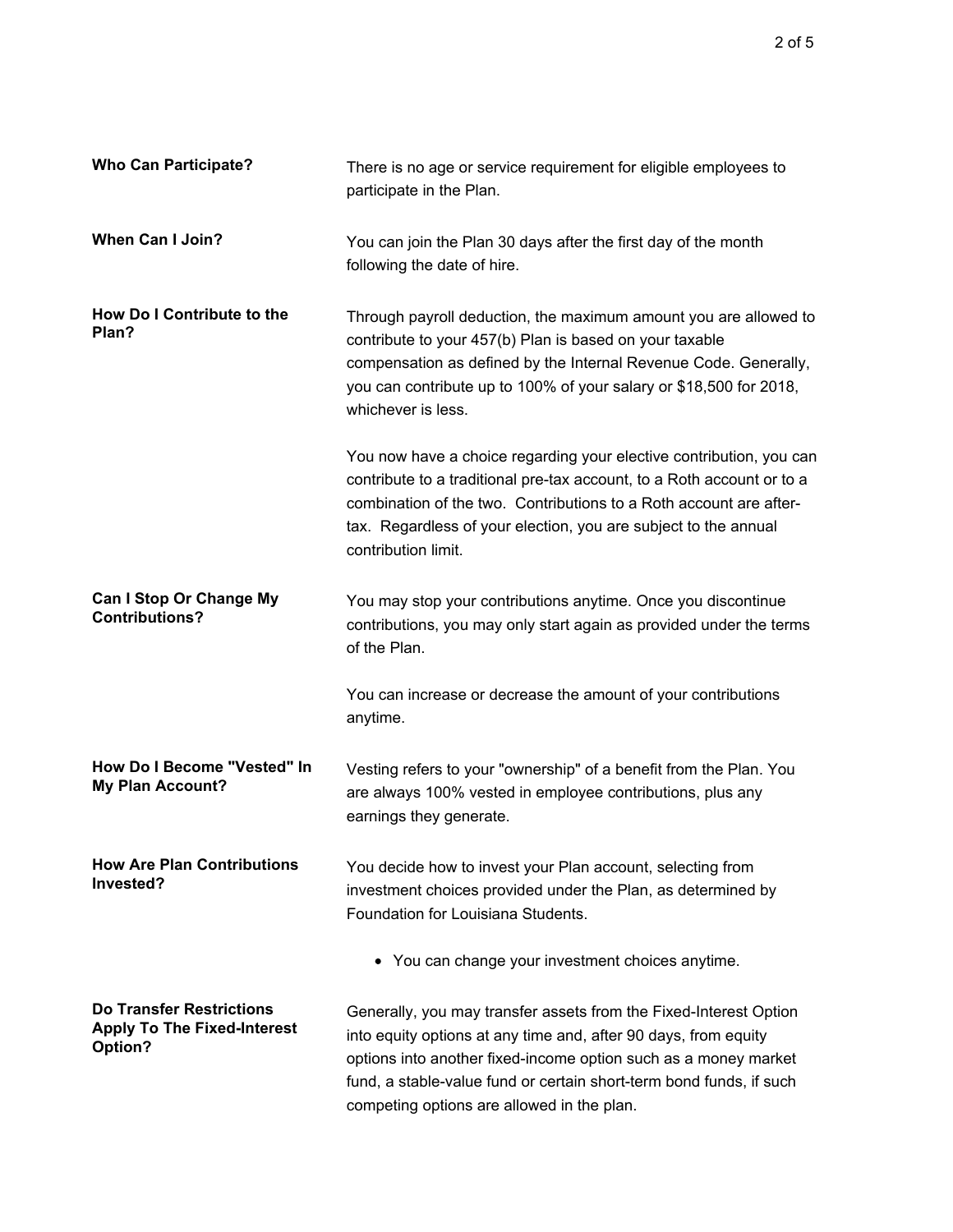**When Can Money Be Withdrawn From My Plan Account?**

Money may be withdrawn from the Plan in these events:

- Death
- Severance from employment
- Retirement
- Attainment of age 70½. (If you reach age 70½ and have not separated from service, you can elect to defer receipt no later than April 1 of the year following separation from service.)

Income taxes are payable upon withdrawal. Federal restrictions may apply to withdrawals taken before age 70½. Be sure to talk with your tax advisor before withdrawing any money from your Plan account.

**How Do I Obtain Information About My Plan Account?** You will receive an account statement quarterly that shows your account balance as well as any contributions and earnings credited to your account during the reporting period.

> You will also have access to an automated voice response system and Internet site, which are designed to give you current information about your Plan account. You can get up-to-date information about your account balance, contributions, investment choices, and other Plan data. You will receive additional information on how to use the Voice Response System and Internet site.

You will also be able to view and print the welcome letter and plan highlights by logging on to www.valic.com and selecting the ePrint link. At the prompt, enter your Group ID: 72289002.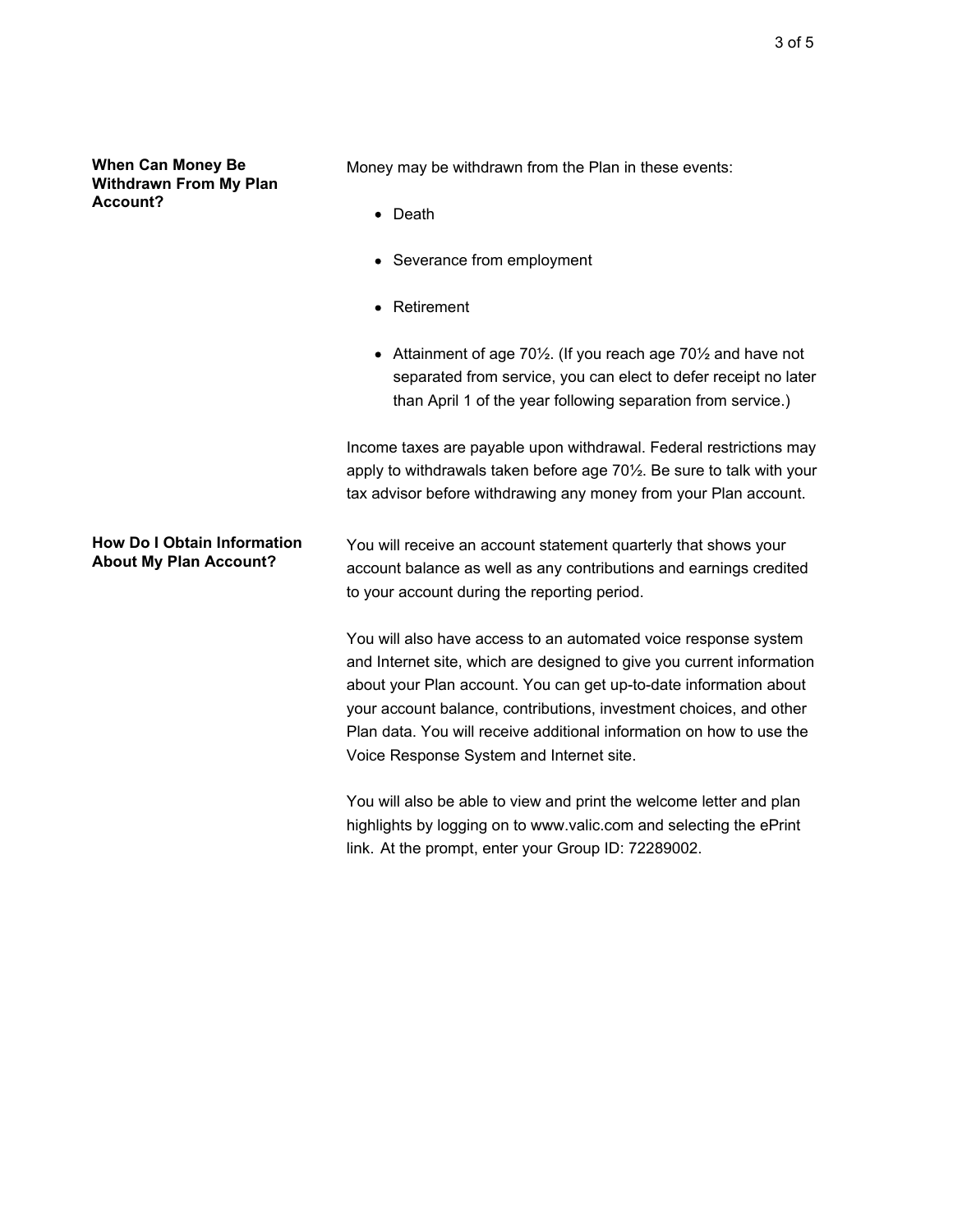| Do I Have Any Administrative<br><b>Charges?</b> | The gross annual administrative fee assessed on mutual fund<br>assets in the plan is .89%. This may be offset, in whole or in part, by<br>reimbursements received from mutual fund companies. Additionally,<br>mutual fund annual operating expenses apply based on the mutual<br>fund chosen. Mutual fund expenses and fund reimbursements are<br>described in the fund prospectus. Also, the Service Provider agrees<br>to share revenue in the event the amount of income received from<br>one or more of the investment companies exceed the amount<br>necessary to administer the plan. Any excess will be allocated to the<br>participant account as soon as administratively practicable after the<br>close of each calendar quarter, on a pro rata basis, according to the<br>value and allocation of their respective accounts at that time. See<br>the "Revenue Sharing Policy" in the back of this guide for additional<br>information. This does not apply to the Fixed-Interest Option. |
|-------------------------------------------------|------------------------------------------------------------------------------------------------------------------------------------------------------------------------------------------------------------------------------------------------------------------------------------------------------------------------------------------------------------------------------------------------------------------------------------------------------------------------------------------------------------------------------------------------------------------------------------------------------------------------------------------------------------------------------------------------------------------------------------------------------------------------------------------------------------------------------------------------------------------------------------------------------------------------------------------------------------------------------------------------------|
| <b>How Do I Enroll?</b>                         | Simply complete the enrollment worksheet provided and log on to<br>the Internet site.                                                                                                                                                                                                                                                                                                                                                                                                                                                                                                                                                                                                                                                                                                                                                                                                                                                                                                                |
| <b>Who Do I Contact?</b>                        | To contact your local financial advisor, dial 1-800-448-2542 or the<br>direct number listed below:                                                                                                                                                                                                                                                                                                                                                                                                                                                                                                                                                                                                                                                                                                                                                                                                                                                                                                   |
|                                                 | • GALLEGOS, WILLIAM<br>225-316-7953                                                                                                                                                                                                                                                                                                                                                                                                                                                                                                                                                                                                                                                                                                                                                                                                                                                                                                                                                                  |
| <b>Plan Information</b>                         | The above highlights are only a brief overview of the Plan's features<br>and are not a legally binding document. Contact your Benefits<br>Administrator if you have any further questions.                                                                                                                                                                                                                                                                                                                                                                                                                                                                                                                                                                                                                                                                                                                                                                                                           |